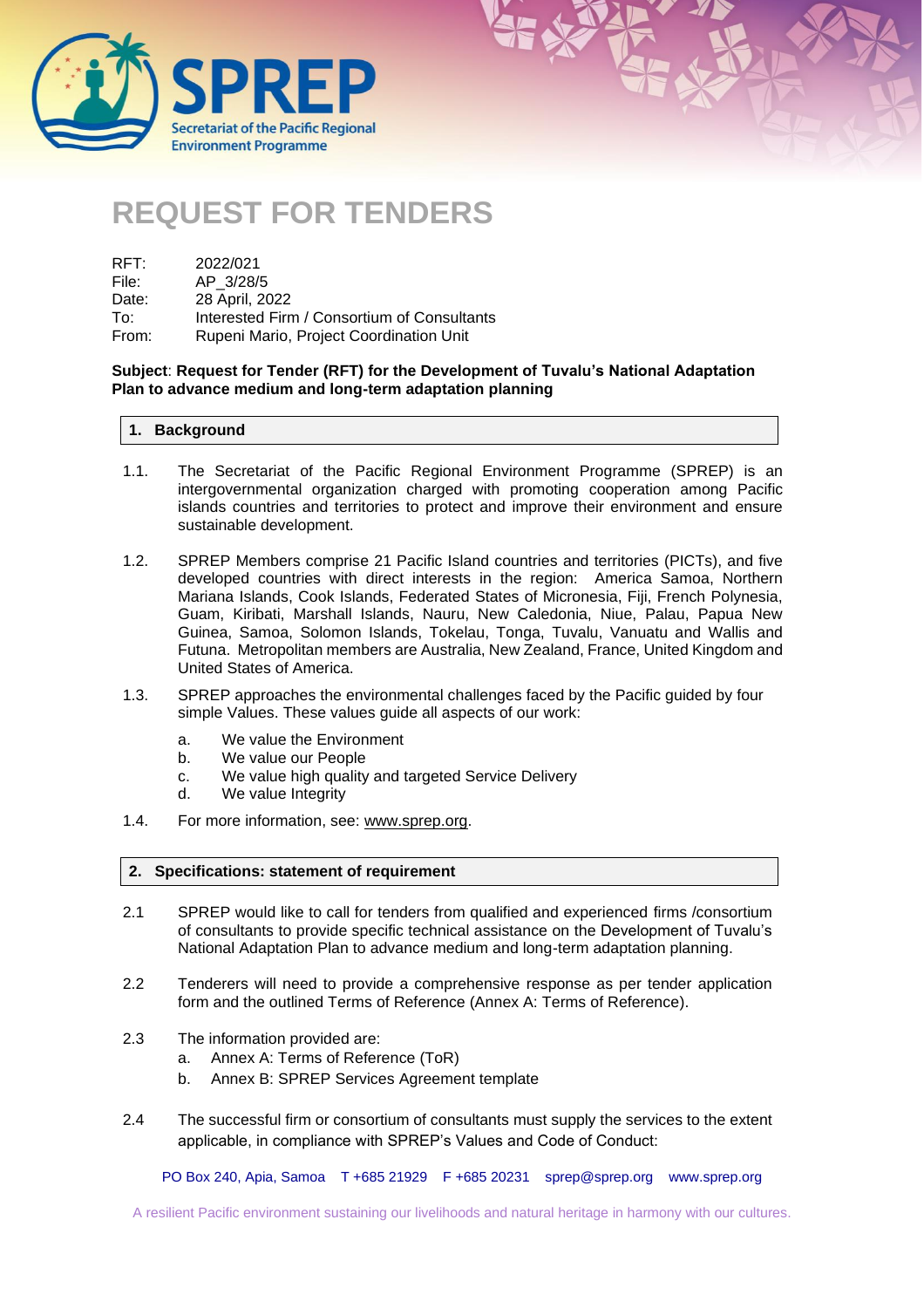

[https://www.sprep.org/attachments/Publications/Corporate\\_Documents/spreporganisa](https://www.sprep.org/attachments/Publications/Corporate_Documents/spreporganisational-values-code-of-conduct.pdf) [tional-values-code-of-conduct.pdf.](https://www.sprep.org/attachments/Publications/Corporate_Documents/spreporganisational-values-code-of-conduct.pdf) Including SPREP's policy on Child Protection, Environmental Social Safeguards, Fraud Prevention & Whistleblower Protection and Gender and Social Inclusion.

2.5 SPREP Standard Contract Terms and Conditions are non-negotiable

## **3. Conditions: information for applicants**

- 3.1. To be considered for this tender, interested firms /consortium of consultants must meet the following conditions:
	- a. Provide a comprehensive response (i.e., complete the tender application form) to the requirements in the attached terms of reference (Annex A) and as outlined in Section 4 below.
	- b. Provide a recent CVs for all Team members.
	- c. Provide three referees relevant to this tender submission, including the most recent work completed.
	- d. Complete the **tender application form** provided (Please note you are required to complete in full all areas requested in the Form, particularly the Statements to demonstrate you meet the selection criteria – DO NOT refer us to your CV. Failure to do this will mean your application will **not** be considered).
- 3.2 Tenderers must declare any areas that may constitute conflict of interest related to this tender and sign the **conflict of interest form** provided.
- 3.3 **Tenderer is deemed ineligible due to association with exclusion criteria, including** bankruptcy, insolvency or winding up procedures, breach of obligations relating to the payment of taxes or social security contributions, fraudulent or negligent practice, violation of intellectual property rights, under a judgment by the court, grave professional misconduct including misrepresentation, corruption, participation in a criminal organisation, money laundering or terrorist financing, child labour and other trafficking in human beings, deficiency in capability in complying main obligations, creating a shell company, and being a shell company.
- 3.4 Tenderer must sign a declaration of **honour form** together with their application, certifying that they do not fall into any of the exclusion situations cited in 3.3 above and where applicable, that they have taken adequate measures to remedy the situation.

## **4. Submission guidelines**

- 4.1. Tender documentation should demonstrate that the interested firm /consortium of consultants satisfy the conditions stated above and in the Terms of Reference, Annex A. Documentation must also include supporting examples to address the evaluation criteria.
- 4.2. Tender documentation should be submitted in English and outline the interested firm /consortium of consultants complete proposals:

PO Box 240, Apia, Samoa T +685 21929 F +685 20231 [sprep@sprep.org](mailto:sprep@sprep.org) [www.sprep.org](http://www.sprep.org/)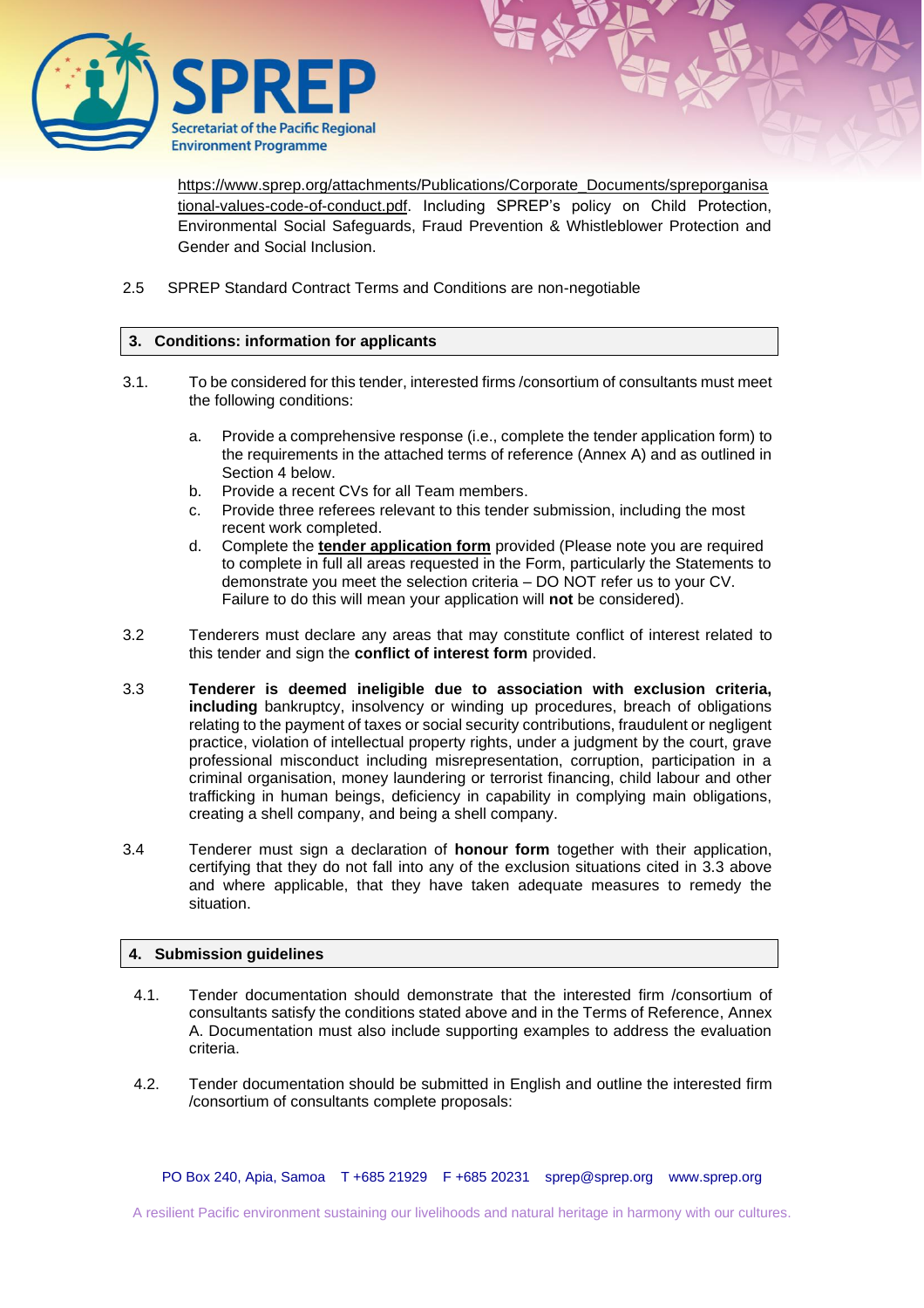

- a. **SPREP Tender Application form and conflict of interest form.**  *(Please note you are required to complete in full all areas requested in the Form, particularly the Statements to demonstrate you meet the selection criteria – DO NOT refer us to your CV. Failure to do this will mean your application will not be considered).*  Responding to the requirements, including details to achieve the tasks as outlined in the Terms of Reference (Annex A).
- b. **Honour form**
- c. **Curriculum Vitae** of the proposed personnel to demonstrate that they have the requisite skills and experience to carry out this contract successfully.
- 4.3. Provide three referees relevant to this tender submission, including the most recent work completed.
- 4.4. Tenderers/bidders shall bear all costs associated with preparing and submitting a proposal, including cost relating to contract award; SPREP will, in no case, be responsible or liable for those costs, regardless of the conduct or outcome of the bidding process.
- 4.5. The tenderer/bidder might be requested to provide additional information relating to their submitted proposals, if the Tender Evaluation Committee requests further information for the purposes of tender evaluation. SPREP may shortlist one or more Tenderers and seek further information from them.
- 4.6. The submitted tender proposals must be for the entirety of the Terms of Reference and not divided into portions which a potential tenderer/bidder can provide services for.
- 4.7 The Proposals must remain valid for 90 days from date of submission.
- 4.8 Tenderers must insist on an acknowledgement of receipt of tender.

## **5. Tender Clarification**

- 5.1. Any clarification questions from applicants must be submitted by email to [procurement@sprep.org](mailto:procurement@sprep.org) before 18 May 2022. A summary of all questions received complete with an associated response posted on the SPREP website [www.sprep.org/tender](http://www.sprep.org/tender) by 20 May 2022.
- 5.2 The only point of contact for all matters relating to the RFT and the RFT process is the SPREP Procurement Officer.
- 5.3 SPREP will determine what, if any, response should be given to a Tenderer's question. SPREP will circulate Tenderer questions and SPREP's response to those questions to all other Tenderers using the SPREP Tenders page (**<https://www.sprep.org/tenders>**) without disclosing the source of the questions or revealing any confidential information of a Tenderer.
- 5.4 Tenderers should identify in their question what, if any, information in the question the Tenderer considers is confidential.

PO Box 240, Apia, Samoa T +685 21929 F +685 20231 [sprep@sprep.org](mailto:sprep@sprep.org) [www.sprep.org](http://www.sprep.org/)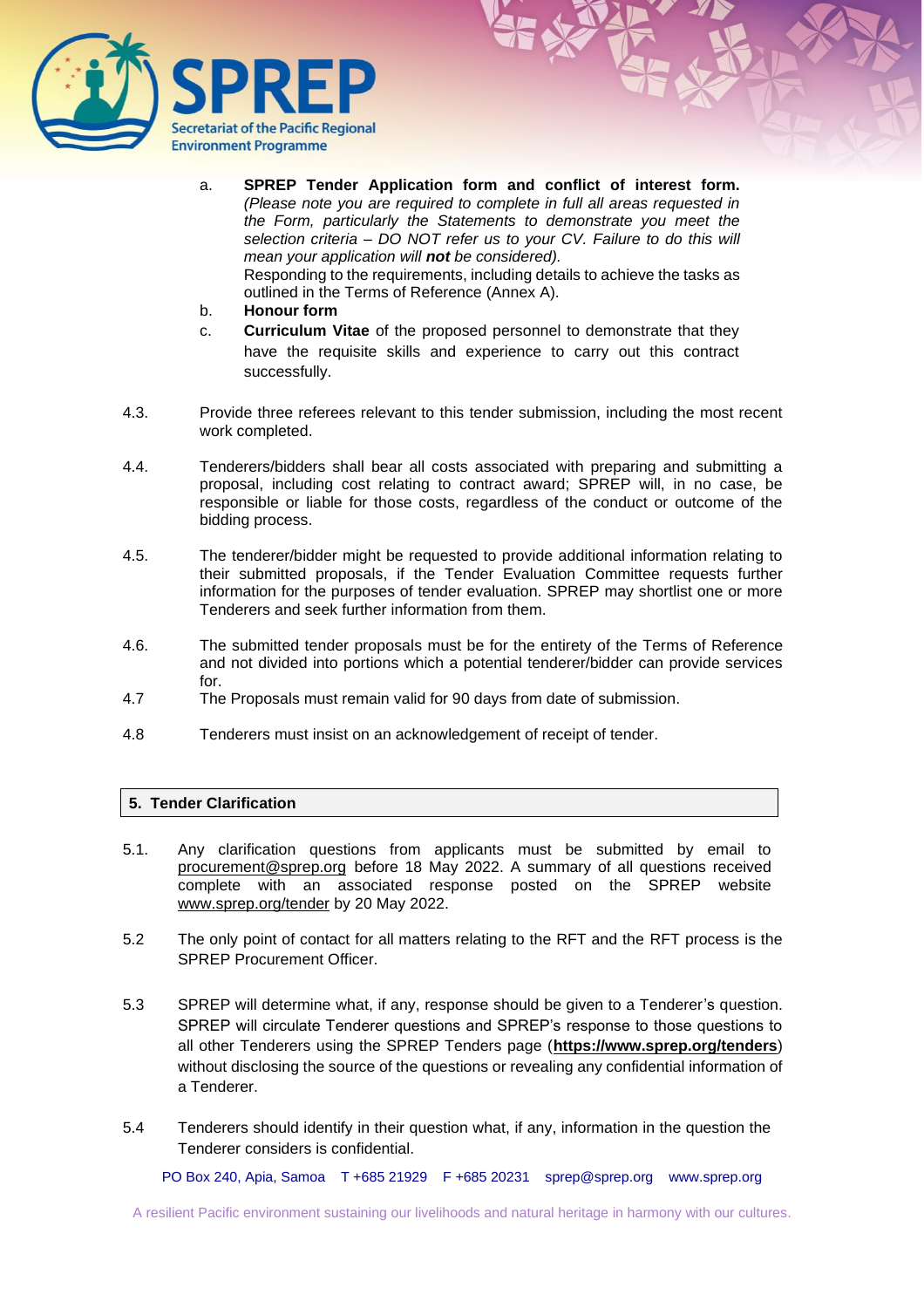

5.5 If a Tenderer believes they have found a discrepancy, error, ambiguity, inconsistency or omission in this RFT or any other information given or made available by SPREP, the Tenderer should promptly notify the Procurement Officer setting out the error in sufficient detail so that SPREP may take the corrective action, if any, it considers appropriate.

## **6. Evaluation criteria**

- 6.1. SPREP will select the firm /consortium of consultants on the basis of SPREP's evaluation of the extent to which the documentation demonstrates that the tenderer satisfies the following criteria.
	- a. Technical proposal (80%)
	- b. Financial proposal (20%)
- 6.2 The technical and financial proposals' contents are outlined in the tender application form.
- 6.3 The technical proposal includes
	- a. The composition of the Team and their respective specific role(s) and level of engagement (number of days) in the scope of work – 30%.
	- b. Summary of each Team member qualification and experience against the terms of reference (All CVs to be attached separately) – 20%.
	- c. Proposed approach and methodology to undertake the activities in the scope of work – 30%.
- 6.4 The financial proposal to outline all costs associated with the undertaking of the scope of work including professional fees (should be costed at a daily rate per team member), international travel, Tuvalu-based travel costs, communications and miscellaneous costs inclusive of all taxes – 20%.

The following formula shall be used to calculate the financial score for ONLY the proposals which score 70% or more in the technical criteria:

Financial Score = 
$$
a \times \frac{b}{c}
$$

Where:

a = maximum number of points allocated for the Financial Score

b = Lowest bid amount

 $c =$  Total bidding amount of the proposal

## **7. Variation or Termination of the Request for Tender**

- 7.1 SPREP may amend, suspend or terminate the RFT process at any time.
- 7.2 In the event that SPREP amends the RFT or the conditions of tender, it will inform potential Tenderers using the SPREP Tenders page (**<https://www.sprep.org/tenders>**).

PO Box 240, Apia, Samoa T +685 21929 F +685 20231 [sprep@sprep.org](mailto:sprep@sprep.org) [www.sprep.org](http://www.sprep.org/)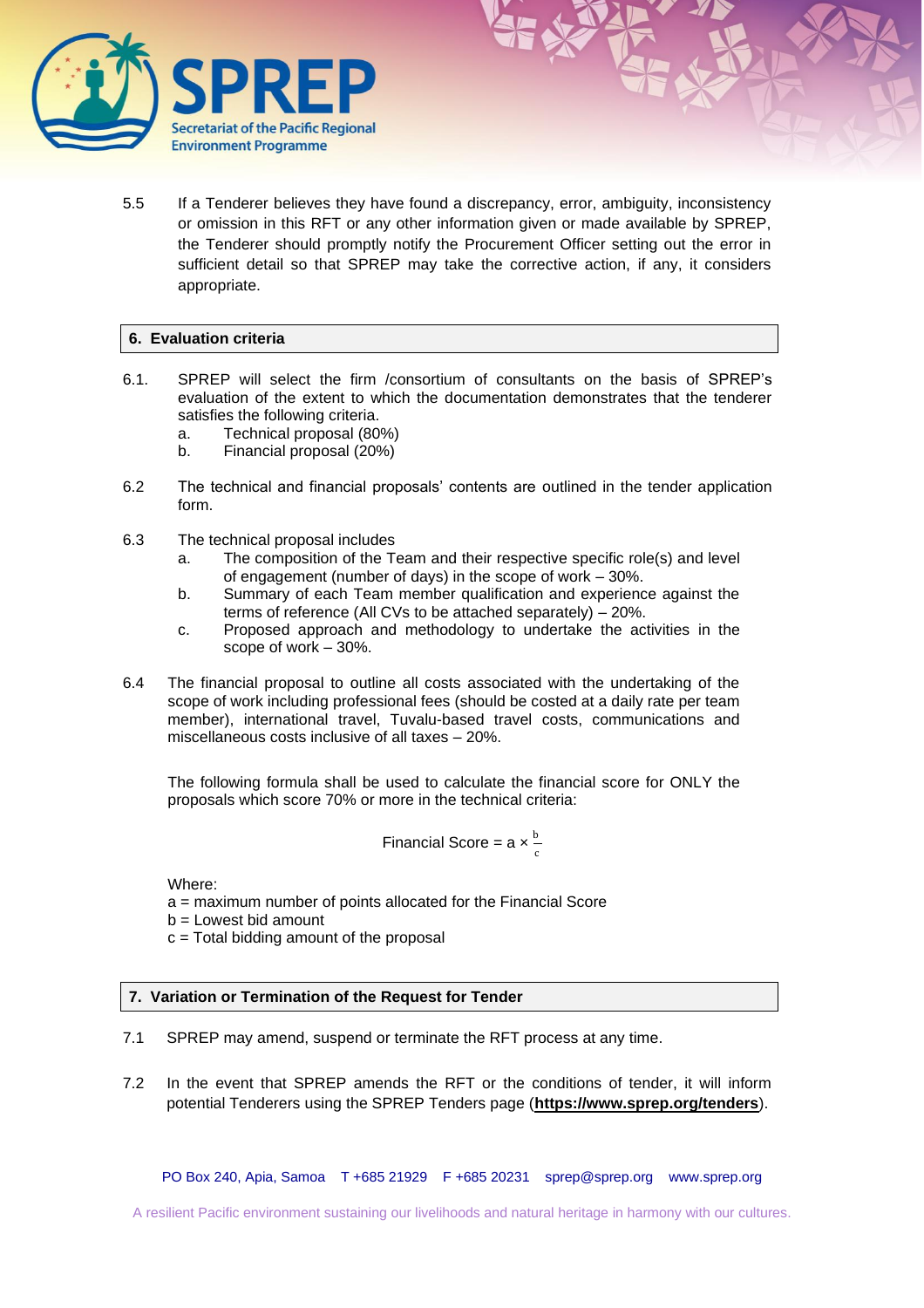

- 7.3 Tenderers are responsible to regularly check the SPREP website Tenders page for any updates and downloading the relevant RFT documentation and addendum for the RFT if it is interested in providing a Tender Response.
- 7.4 If SPREP determines that none of the Tenders submitted represents value for money, that it is otherwise in the public interest or SPREP's interest to do so, SPREP may terminate this RFT process at any time. In such cases SPREP will cancel the tender, issue a cancellation notice and inform unsuccessful bidders accordingly.

## **8. Deadline**

- 8.1. **The due date for submission of the tender is: 03 June 2022, midnight (Apia, Samoa local time).**
- 8.2. Late submissions will be returned unopened to the sender.
- 8.3. Please send all tenders clearly marked 'RFT 2022/021: *for the Development of Tuvalu's National Adaptation Plan to advance medium and long-term adaptation planning*

| Mail:      | <b>SPREP</b>                                           |
|------------|--------------------------------------------------------|
| Attention: | <b>Procurement Officer</b>                             |
|            | PO Box 240                                             |
|            | Apia, SAMOA                                            |
| Email:     | tenders@sprep.org (MOST PREFERRED OPTION)              |
| Fax:       | 685 20231                                              |
| Person:    | Submit by hand in the tenders' box at SPREP reception, |
|            | Vailima, Samoa.                                        |

Note: Submissions made to the incorrect portal will not be considered by SPREP. If SPREP is made aware of the error in submission prior to the deadline, the applicant will be advised to resubmit their application to the correct portal. However, if SPREP is not made aware of the error in submission until after the deadline, then the application is considered late and will be returned unopened to the sender.

SPREP reserves the right to reject any or all tenders and the lowest or any tender will not necessarily be accepted.

SPREP reserves the right to enter into negotiation with respect to one or more proposals prior to the award of a contract, split an award/awards and to consider localised award/awards between any proposers in any combination, as it may deem appropriate without prior written acceptance of the proposers.

**A binding contract is in effect, once signed by both SPREP and the successful tenderer. Any contractual discussion/work carried out/goods supplied prior to a contract being signed does not constitute a binding contract.** 

**For any complaints regarding the Secretariat's tenders please refer to the Complaints section on the SPREP website** <http://www.sprep.org/accountability/complaints>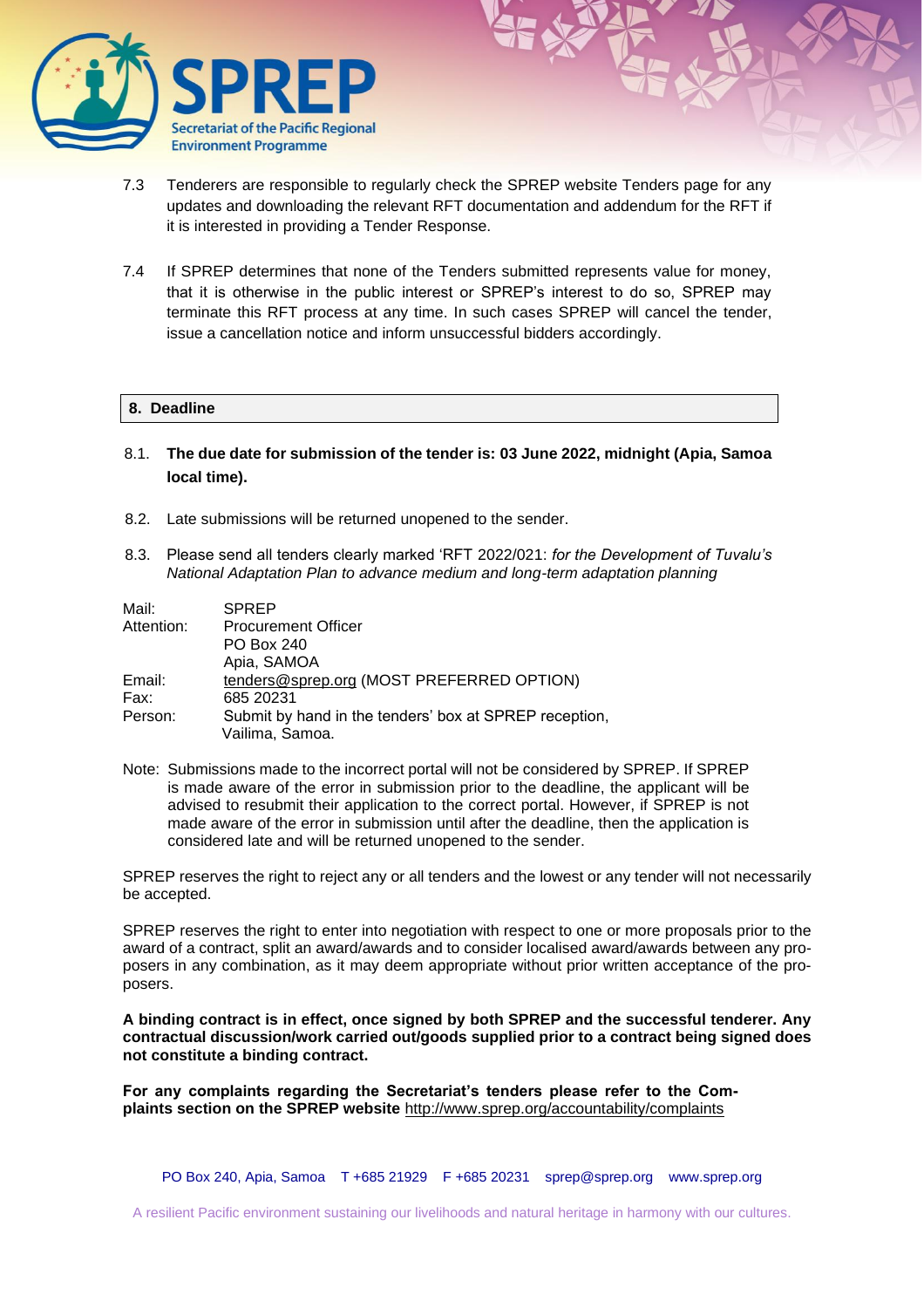



# **Annex A**

**Terms of Reference**

**Consultancy Services (firm or consortium of consultants)**

**for the**

**Development of Tuvalu's National Adaptation Plan to advance medium and long-term adaptation planning**

> **Green Climate Fund Grant Number TUV-RS-002**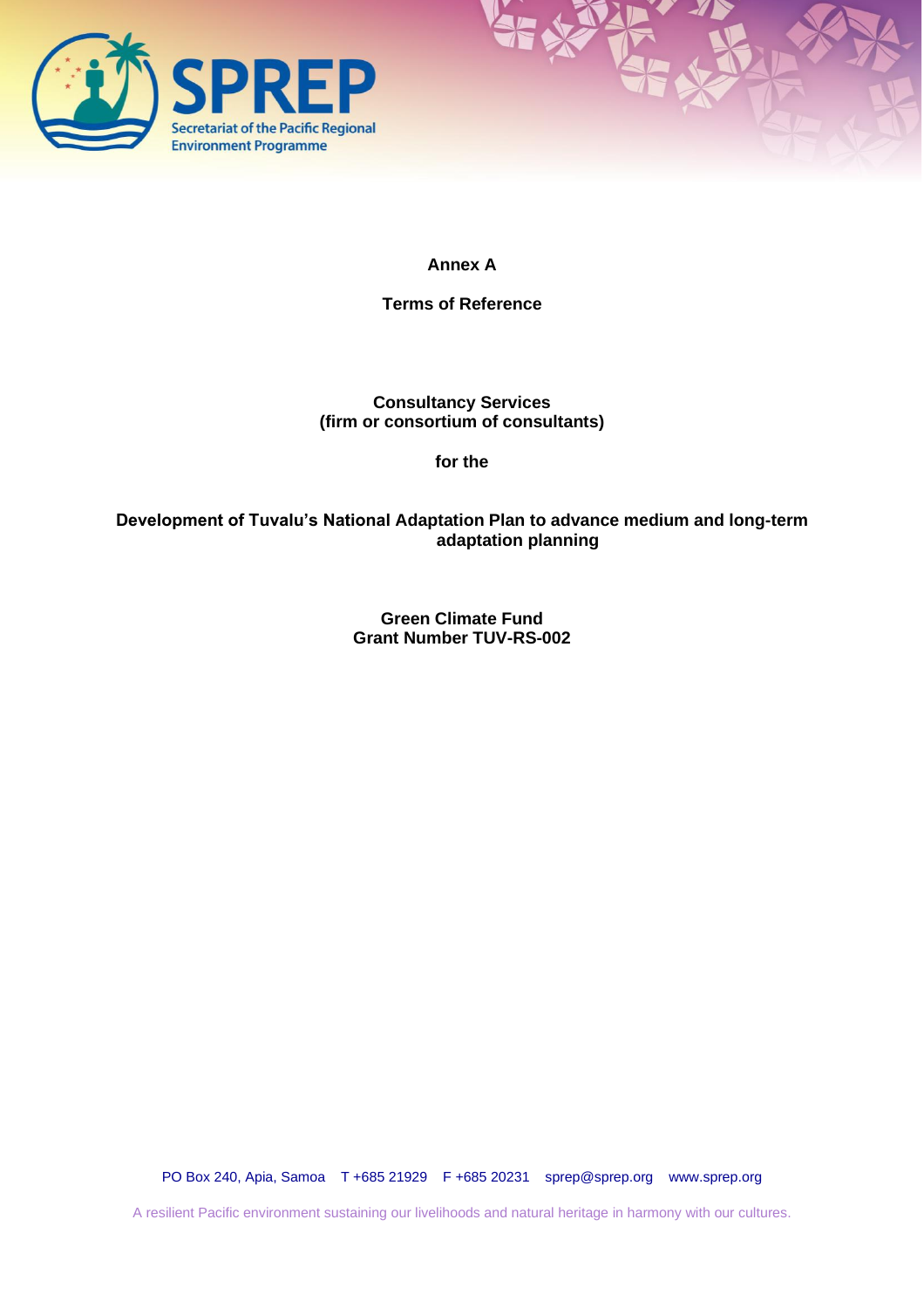

## **1. INTRODUCTION**

Tuvalu is one of the world's most vulnerable countries to climate change due to its topography, size, geographical remoteness and access to resources. Despite these challenges, it has become a leading voice for enhanced climate mitigation at the regional and global levels. Tuvalu is now undergoing a national adaptation planning process and the development of a National Adaptation Plan (NAP) under the Green Climate Fund (GCF), that will form a sustainable platform for future adaptation investments.

The adaptation planning process and the development of the NAP has targeted the following outcomes:

- 1. Enhanced capacity to deliver effective climate change adaptation planning through a strengthened institutional set-up.
- 2. Adaptation planning and governance and institutional coordination strengthened.
- 3. Evidence produced to design adaptation solutions for maximum impact.
- 4. National adaptation plan developed and endorsed.
- 5. Development of a strategy for mid and long-term Climate Change Adaptation.

These outcomes are interlinked and mutually reinforcing, this is reflected in the design and sequencing of activities (Figure 1).



**Figure 1.** Sequencing of major activities

The project, *Development of Tuvalu's National Adaptation Plan (NAP) to advance medium and longterm Adaptation Planning*, will address the following barriers and gaps which currently inhibit effective adaptation planning and actions in Tuvalu:

- Limited institutional capacity and the lack of an adequate coordination mechanism for CCA planning and action;
- Limited coordination of climate risk and climate vulnerability information and no tools to support risk assessment within key sectors;
- Low awareness of climate change and climate change adaptation response options at the community level;
- Adaptation planning, vulnerability and risk assessment and climate finance priorities not linked in a coherent manner; and
- Limited capacity to appraise adaptation options that address identified risks and vulnerabilities.

PO Box 240, Apia, Samoa T +685 21929 F +685 20231 [sprep@sprep.org](mailto:sprep@sprep.org) [www.sprep.org](http://www.sprep.org/)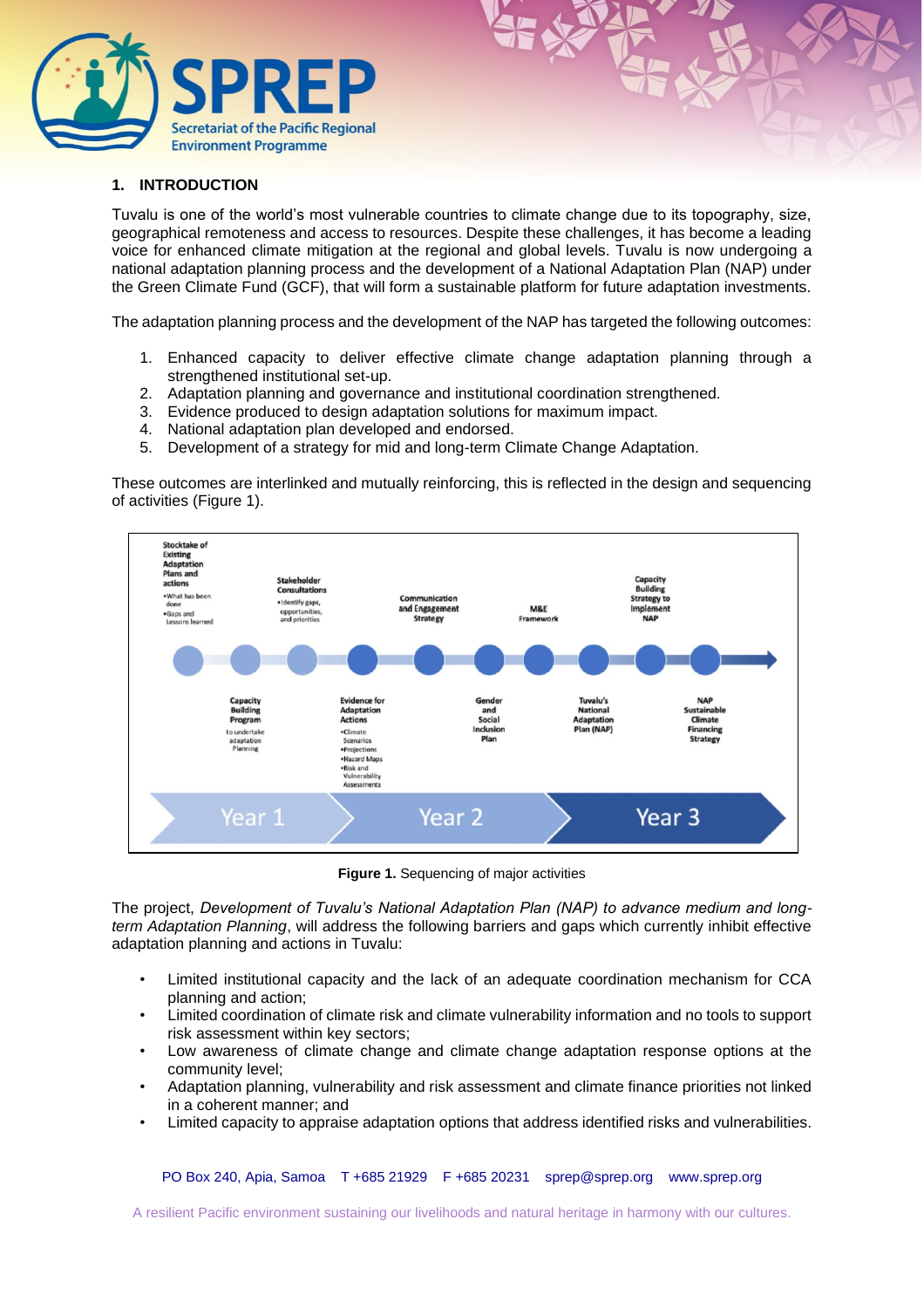

The project is financed by the Green Climate Fund (GCF) with SPREP as the delivery partner. Funding has been approved by the GCF with the project to be implemented over a 36-month timeframe. The Project Team primarily consists of the following:

- i. Project Manager (full time and based in Tuvalu)
- ii. Project Finance and Administrative Assistant (full time and based in Tuvalu)
- iii. Specialists /Experts (international and local)

This term of reference outlines the scope of work, required skill sets and experience and seeks to engage a firm or consortium of consultants as the Specialists / Experts (international and local) component of the Project Team.

## **2. OBJECTIVE**

To support the implementation of the project, *Development of Tuvalu's National Adaptation Plan (NAP) to advance medium and long-term adaptation planning,* with specific activities outlined in the scope of work.

## **3. SCOPE OF WORK**

The development of Tuvalu's National Adaptation Plan to advance medium and long-term adaptation planning focuses on the following specific areas:

- i. Enhancing capacity to deliver effective climate change adaptation planning through a strengthened institutional set-up;
- ii. Strengthening of adaptation planning governance and institutional coordination;
- iii. Evidence-based adaptation solutions for maximum impact;
- iv. Developing a National Adaptation Plan; and
- v. Development of concept notes based on the priorities from the completed NAP.

The firm or consortium of consultants (i.e., Specialists /Experts) will execute the following:

## **3.1 Capacity and institutional strengthening**

- 3.1.1 Assess the capacity gaps or needs for adaptation planning and implementing adaptation measures. The assessment is to include expertise, skillsets, policies, systems and processes.
- 3.1.2 Develop a capacity building programme strategy to address the identified gaps.
- 3.1.3 Develop an impact evaluation framework of all capacity building activities

#### **3.2 Adaptation planning governance and institutional coordination**

- 3.2.1 Conduct a stakeholder mapping and analysis exercise and a stakeholder consultation plan. These will guide the dialogues /discussions on prioritisation of adaptation measures and incorporating gender and social considerations.
- 3.2.2 Develop a communications & engagement strategy and action plan. This will be in two parts: (i) communications & engagement and action plan for the NAP process (i.e., data, information, etc. for consultations, meetings, and workshops); and, (ii) communications & engagement and action plan for the NAP. This to be finalised when the NAP is developed.
- 3.2.3 Support the implementation of Part (i) of the communications & engagement strategy and action plan
- 3.2.4 Review the current sector (agriculture, water, coastal protection, health, fisheries and disaster) plans to identify entry points for adaptation planning / measures and gender and social inclusion.
- 3.2.5 Develop guidelines on adaptation planning / measures and gender and social inclusion in agriculture, water, coastal protection, health, fisheries and disaster risk management.
- 3.2.6 Develop a gender and social inclusion plan for the NAP process and the NAP. The gender and social inclusion plan to include findings / results from 3.2.4, above.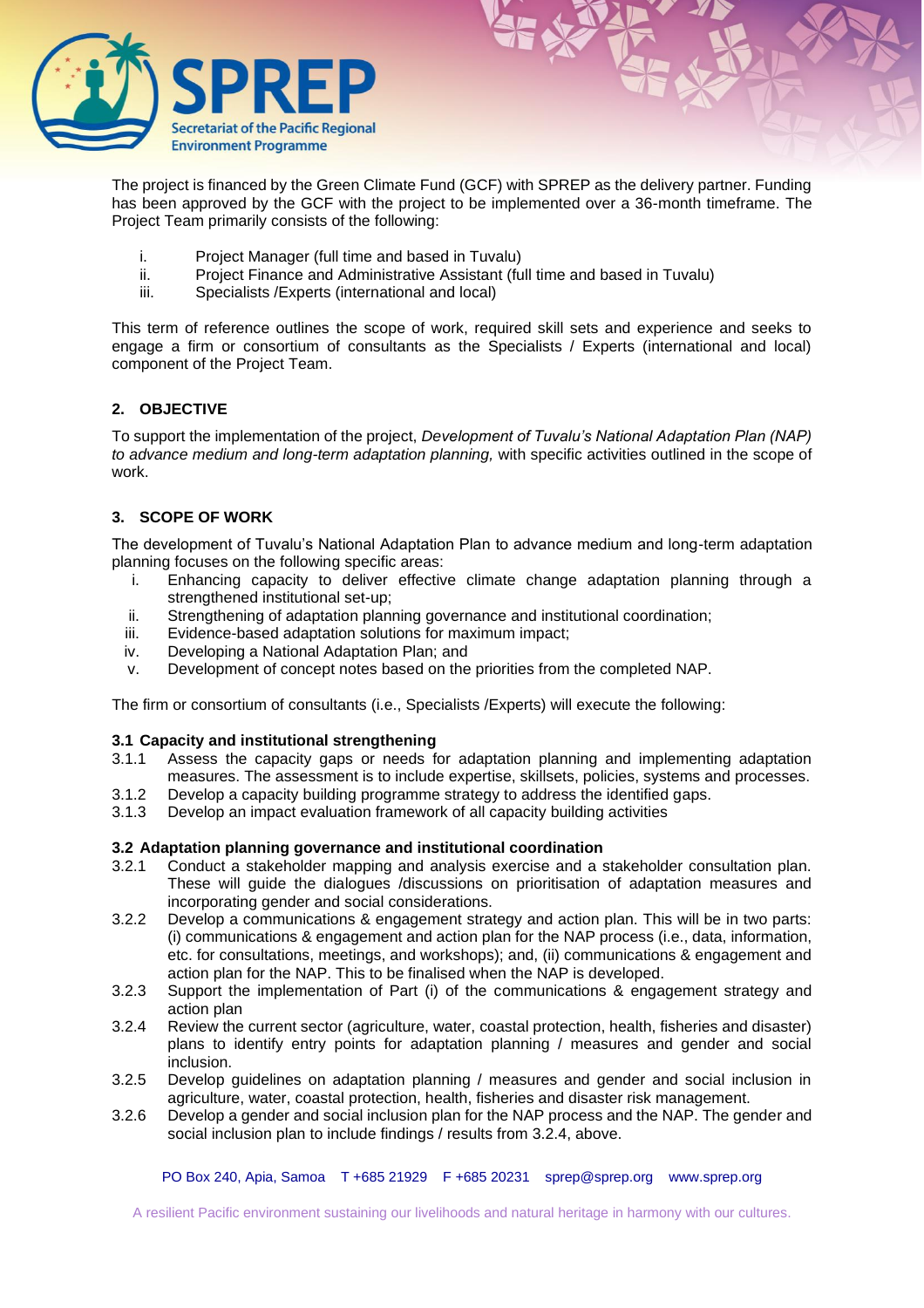

- 3.2.7 Develop coordination guidelines to reflect the responsibilities and information flow between the GCF national designated authority (NDA), Department of Climate Change and Disaster (DCC), Adaptation Technical Working Group (ATWG), National Advisory Council on Climate Change (NACCC), sectors, line agencies and communities.
- 3.2.8 Develop an impact evaluation framework for the coordination guidelines

#### **3.3 Evidence-based adaptation solutions for maximum impact**

The activities below will follow-on from the evidence-based activities that will be conducted outside this term of reference.

- 3.3.1 Develop and prioritise adaptation options with the sectors (agriculture, water, coastal protection, health, fisheries and disaster)
- 3.3.2 Develop an appraisal tool on adaptation with inputs from agriculture, water, coastal protection, health, fisheries and disaster

Baselines and to better inform Activities 3.3.1 and 3.3.2 will be from the evidence-based results from the actions of (i) a stocktake of past and ongoing risk and vulnerability assessments identifying gaps; (ii) future climate projections with future climate risks and impacts modelled and incorporated into risk assessments; (iii) report summarizing the current and future climate scenarios, and models of future risks and impacts; (iv) modelling framework developed, and baseline data identified and integrated into model; (v) risk assessments and maps developed for priority sectors (agriculture, water, coastal protection, health, fisheries and disaster); and, (vi) a national vulnerability and risk assessment report from the findings of the sector level assessments. Note, these actions are conducted outside this term of reference.

#### **3.4 Tuvalu Adaptation Framework**

- 3.4.1 Develop the NAP
- 3.4.2 Conduct an assessment on financing options and develop a financing strategy for the NAP
- 3.4.3 Finalise the communications and engagement strategy for the NAP<br>3.4.4 Finalise the gender and social inclusion plan for the NAP
- 3.4.4 Finalise the gender and social inclusion plan for the NAP<br>3.4.5 Develop an M&E framework and M&E Plan for the NAP
- Develop an M&E framework and M&E Plan for the NAP

## **3.5 Concept notes to advance the implementation of the NAP**

The ideas and concept notes will be developed and aligned to the Country Programme. The adaptation focus areas / priorities will be identified through the NAP process and will be outlined in the NAP. Tuvalu will identify the preferred accredited entity agency through its national processes developed through the Readiness programme.

3.5.1 Work with the identified accredited entity agencies, Government of Tuvalu and develop two concept notes.

## **4. DELIVRABLES**

Key deliverables are:

- 4.1 Inception Report detailing the following:
	- A comprehensive description of the understanding of the ToR and indicating any major inconsistency or deficiency in the ToR and proposed amendments
	- An updated detailed methodology to address the scope of the ToR
	- A complete work plan for the entire scope of work. The firm / consultant(s) shall develop and submit a detailed schedule for the assignment and distribute the days accordingly among the different tasks
- 4.2 Capacity and institutional strengthening Report:
	- Capacity Assessment outlining gaps or needs to conduct adaptation planning and onground adaptation actions

PO Box 240, Apia, Samoa T +685 21929 F +685 20231 [sprep@sprep.org](mailto:sprep@sprep.org) [www.sprep.org](http://www.sprep.org/)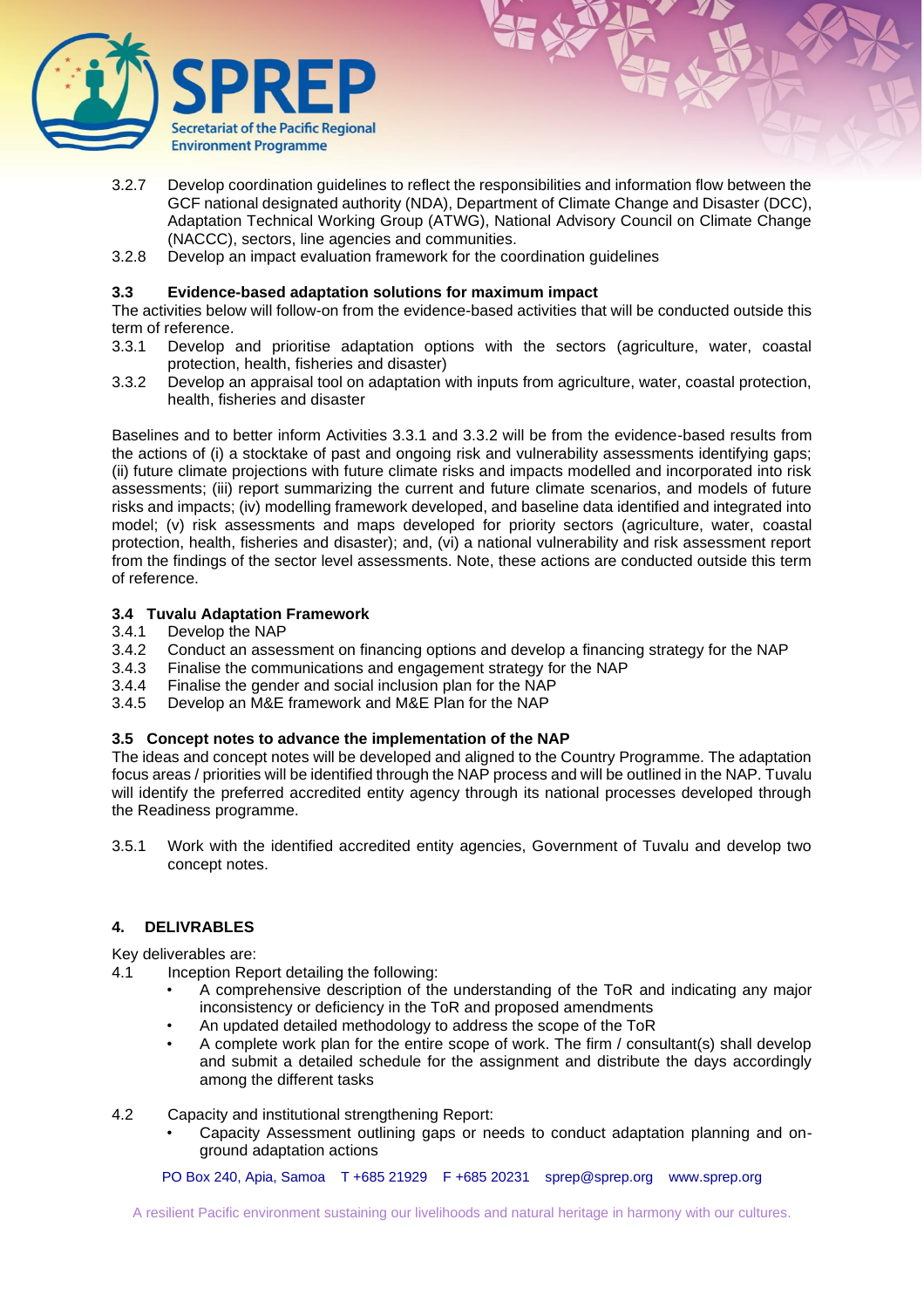

- Capacity building programme /strategy to address recommendations from the Capacity Assessment Report
- An Evaluation Framework to capture the impacts of all capacity building activities
- 4.3 Report on adaptation planning governance and institutional coordination:
	- Communications & Engagement Strategy and Action Plan for the NAP process and a draft for the NAP
	- Gender and Social Inclusion Plan for the NAP process and a draft for the NAP
	- Guidelines on adaptation planning /measures and gender and social inclusion considerations for the sectors
	- Coordination guidelines outlining responsibilities and information flow between the GCF national designated authority (NDA), Department of Climate Change and Disaster (DCC), Adaptation Technical Working Group (ATWG), National Advisory Council on Climate Change (NACCC), sectors, line agencies and communities.
	- Impact Evaluation Framework for the Coordination Guidelines
- 4.3.1 Report on evidence-based adaptation solutions for maximum impact
	- Prioritised adaptation options for the sectors (agriculture, water, coastal protection, health, fisheries and disaster)
	- Appraisal tool for the sectors
- 4.3.2 Tuvalu Adaptation Framework
	- National Adaptation Plan (NAP)
	- NAP financing strategy
	- Communications & engagement and action plan for the NAP
	- Gender and social inclusion plan for the NAP
	- M&E framework and an M&E action plan for the NAP
- 4.6 Two Concept Notes

## **5 METHODOLOGY**

The firm or consortium of consultants should propose a preliminary methodology to be used to undertake each of the work packages in their technical proposal. This will be expected to be updated as part of the Inception Report (Deliverable #1) and reflect consultations with the NDA, Department of Climate Change and Disaster (DCC), National Advisory Council on Climate Change (NACCC), and SPREP. Current restrictions under the COVID-19 pandemic will also need to be considered in the final methodology outlined in the Inception Report.

# **6 COMPOSITION AND QUALIFICATIONS**

The firm or consortium of consultants will need to provide the full composition of their team outlining experience and roles within the scope of this term of reference. Note the composition of the team as submitted in the proposal / bid is not subject to change. The team must be composed of both international and national-based experts. At a minimum, the team must comprise those specialists as outlined below.

#### **6.1 Composition**

The firm or consortium of consultants will consist of personnel that are specialists in the following areas and will include international and local counterparts.

- a. Team Leader (a specialist in climate change adaptation)
- b. Specialised areas:
	- (i) Institutional Specialist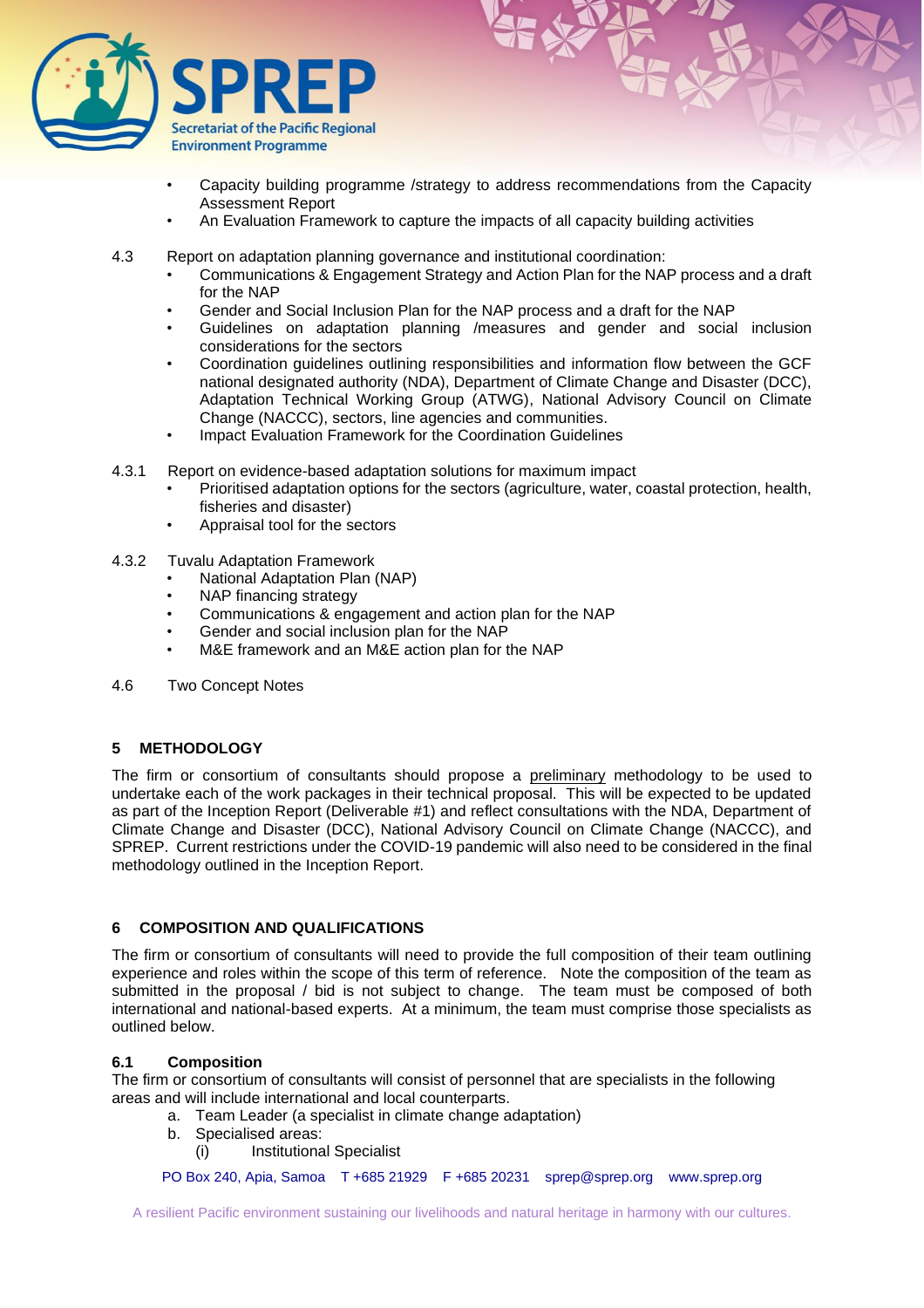

- (ii) Capacity development and / or training
- (iii) Communication & Engagement Specialist
- (iv) Gender & Social Inclusion Specialist
- (v) Monitoring and Evaluation Specialist
- (vi) Project development

## **6.2 Qualifications, expertise, skillset and experience**

- a. Team Leader to have a Masters in Climate Change, Finance, Economics, International Development / Relations, Environmental Science or related discipline.
- b. Team Leader to have a minimum of 10 years proven experience related to climate change adaptation, climate finance and development of national plans and strategies and knowledge of the Green Climate Fund and other international climate funding mechanisms.
- c. Team Leader to have a proven track record in stakeholder engagement and consultation with international and regional agencies, development banks and nationally with government agencies, development agencies, private sector, and the community.
- d. Other Specialists /Experts to have minimum of five (5) years' experience and demonstrated in-depth knowledge in conducting institutional gap assessments, developing strategic / engagement and action plans, communications, gender and social inclusion, capacity development, and project development.
- e. Local counterparts to have a minimum of 3 years work experience.
- f. Local counterparts / consultants to have excellent oral communication skills in Tuvaluan.
- g. All Team members must display cultural, gender, religion, race, nationality and age sensitivity and adaptability.
- h. All Team members to have excellent oral and written communication skills in English and a good capacity in preparing technical reports.

# **7 SCHEDULE OF THE ASSIGNMENT**

The schedule of the assignment is for a period of 22 months<sup>1</sup> (a total of 480 working days) to deliver against all activities outlined in this term of reference. The firm or consortium of consultants shall develop and submit a detailed schedule for the assignment and distribute the days accordingly among the different activities as part of the Inception Report.

# **8 PAYMENT SCHEDULE**

The firm / consortium of consultants shall be paid upon completion of deliverables which will be outlined and agreed to within the Services Agreement. The table below provides the proposed schedule of payments, these will be agreed to and finalised in the Service Agreement.

| <b>Deliverables</b> | <b>Description</b>                                                                                                                                                                                                                                                                                                              | Payment (%) |
|---------------------|---------------------------------------------------------------------------------------------------------------------------------------------------------------------------------------------------------------------------------------------------------------------------------------------------------------------------------|-------------|
| Inception report    | Outline a comprehensive description of the<br>understanding of the ToR and indicating any<br>major inconsistency or deficiency in the ToR<br>and proposed amendments; an updated de-<br>tailed methodology to address the scope of<br>the ToR; and a complete work plan for the<br>entire scope of work. The firm/consultant(s) | 20          |

<sup>&</sup>lt;sup>1</sup> The Tuvalu NAP will be implemented over a period of 36 months.

PO Box 240, Apia, Samoa T +685 21929 F +685 20231 [sprep@sprep.org](mailto:sprep@sprep.org) [www.sprep.org](http://www.sprep.org/)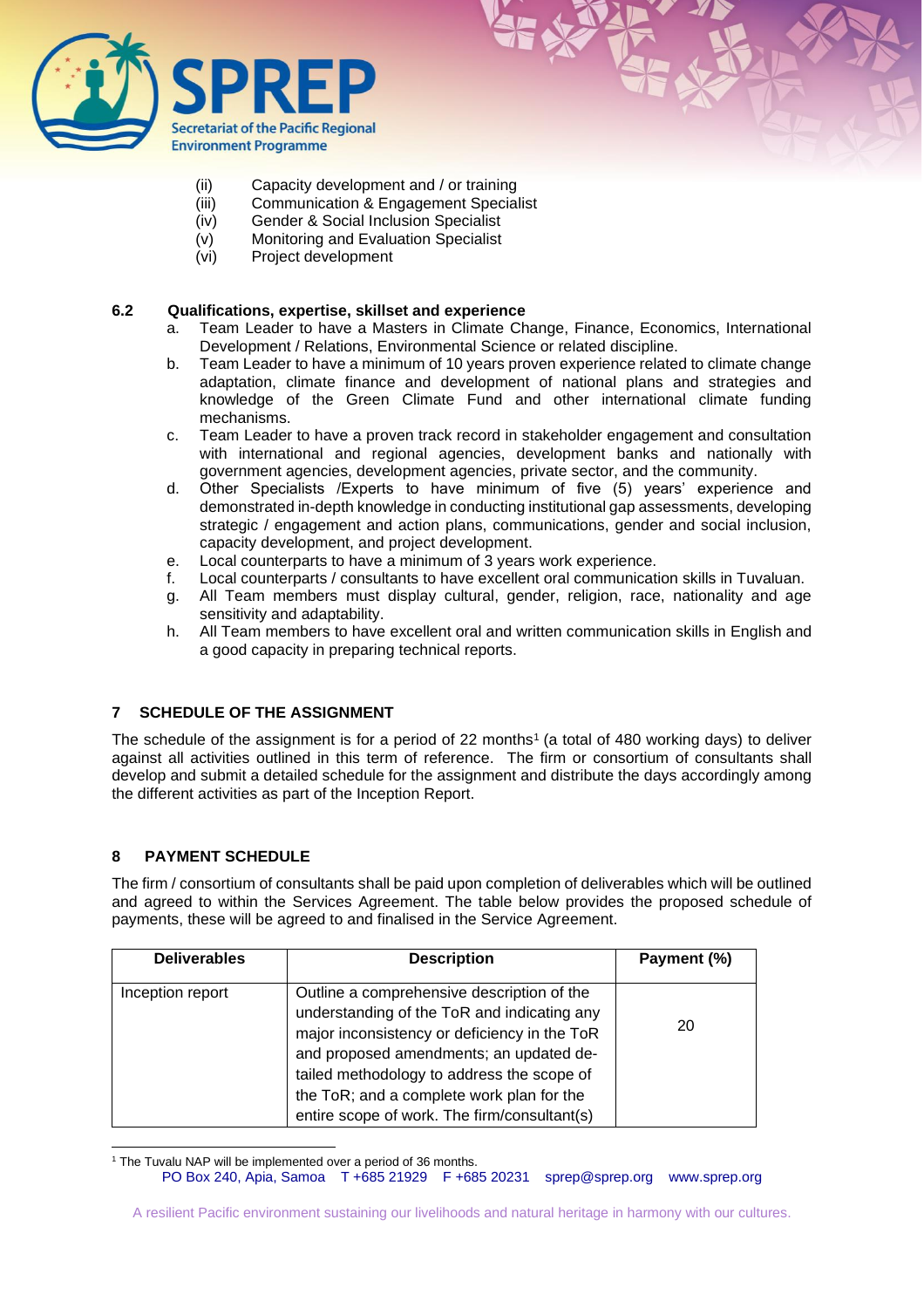

|                                                                                    | shall develop and submit a detailed schedule<br>for the assignment and distribute the days<br>accordingly among the different tasks.                                                                                                                                                                                                                                                                                                                                                                                  |    |
|------------------------------------------------------------------------------------|-----------------------------------------------------------------------------------------------------------------------------------------------------------------------------------------------------------------------------------------------------------------------------------------------------------------------------------------------------------------------------------------------------------------------------------------------------------------------------------------------------------------------|----|
| Capacity and Institu-<br>tional Strengthening<br>Report                            | Will include a capacity assessment outlining<br>gaps or needs to conduct adaptation plan-<br>ning and on-ground adaptation actions; ca-<br>pacity building programme /strategy to ad-<br>dress recommendations from the capacity<br>assessment report; and an evaluation frame-<br>work to capture the impacts of all capacity<br>building activities                                                                                                                                                                 | 10 |
| Report on adaptation<br>planning governance<br>and institutional coor-<br>dination | The report will consist of:<br>Communications & Engagement Strat-<br>egy and Action Plan for the NAP pro-<br>cess and a draft for the NAP<br>Gender and Social Inclusion Plan for<br>the NAP process and a draft for the<br><b>NAP</b><br>Guidelines on adaptation planning<br>/measures and gender and social inclu-<br>sion considerations for the sectors<br>Coordination guidelines outlining re-<br>sponsibilities and information flow and<br>an Impact Evaluation Framework for<br>the coordination guidelines | 20 |
| Report on evidence-<br>based adaptation solu-<br>tions for maximum im-<br>pact     | The contents include prioritised adaptation<br>options for the sectors (agriculture, water,<br>coastal protection, health, fisheries and dis-<br>aster) and an appraisal tool for the sectors.                                                                                                                                                                                                                                                                                                                        | 20 |
| <b>Tuvalu Adaptation</b><br>Framework                                              | The package includes the:<br>National Adaptation Plan (NAP)<br>$\bullet$<br>NAP financing strategy<br>Communications & engagement and ac-<br>tion plan for the NAP<br>Gender and social inclusion plan for the<br><b>NAP</b><br>M&E framework for the NAP.                                                                                                                                                                                                                                                            | 20 |
| Project concept notes                                                              | Two concept notes in two prioritised areas as<br>per the Country Programme and the NAP.                                                                                                                                                                                                                                                                                                                                                                                                                               | 10 |

The Services Agreement template outlining terms and conditions is attached for information and reference (Annex I).

PO Box 240, Apia, Samoa T +685 21929 F +685 20231 Sprep@sprep.org [www.sprep.org](http://www.sprep.org/)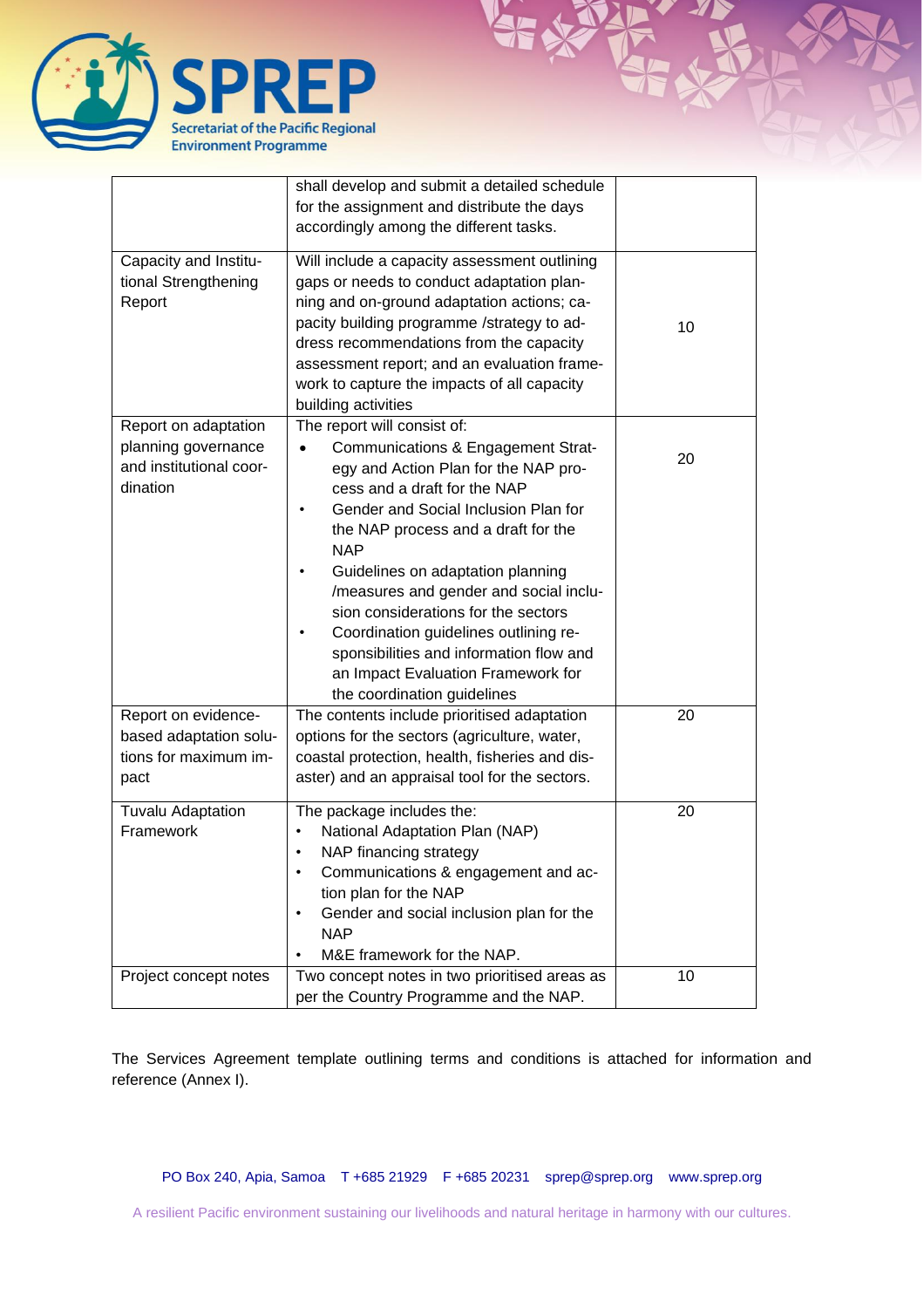

## **9 REPORTING ARRANGEMENTS**

The firm or consortium of consultants will be formally reporting to the SPREP Task Manager and are expected to submit all deliverables to the SPREP Task Manager for comments and approval for payments. The SPREP Task Manager will work closely with the Tuvalu counterparts to provide integrated inputs and comments to the deliverables.

The firm or consortium of consultants will execute the scope of this terms of reference in close collaboration with the Tuvalu-based Project Manager who has the overall day-to-day management and coordination role of all activities of the project. This will be supported by the SPREP Task Manager, SPREP NAP team and the Tuvalu NAP team.